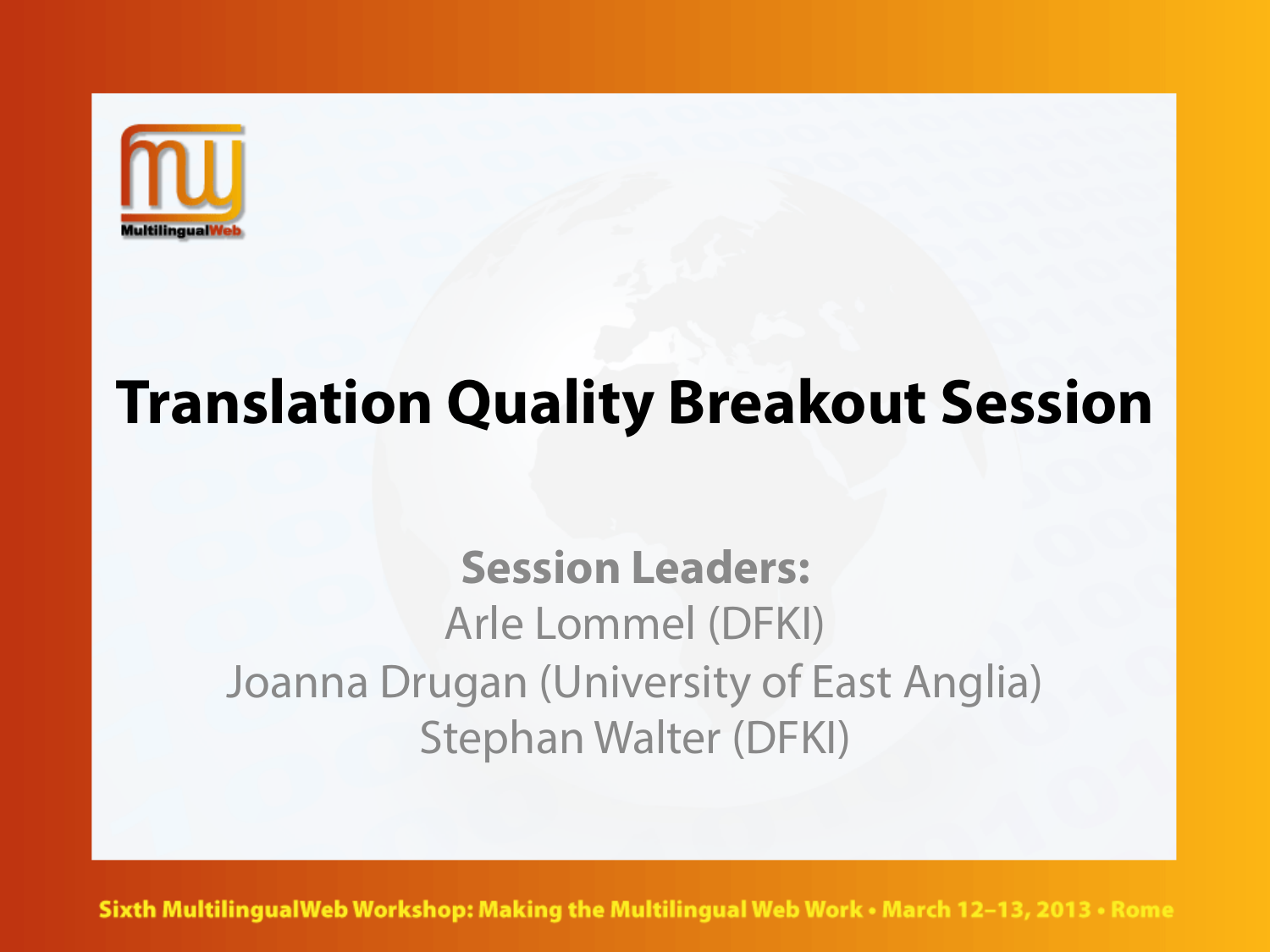

- Need to decouple production method and focus on end use
- Source quality needs to be factored in and assessed
- Need to identify what quality matters at each step of the chain.
- Expectations need to be made explicit.
- Need to demonstrate validity and reproducibility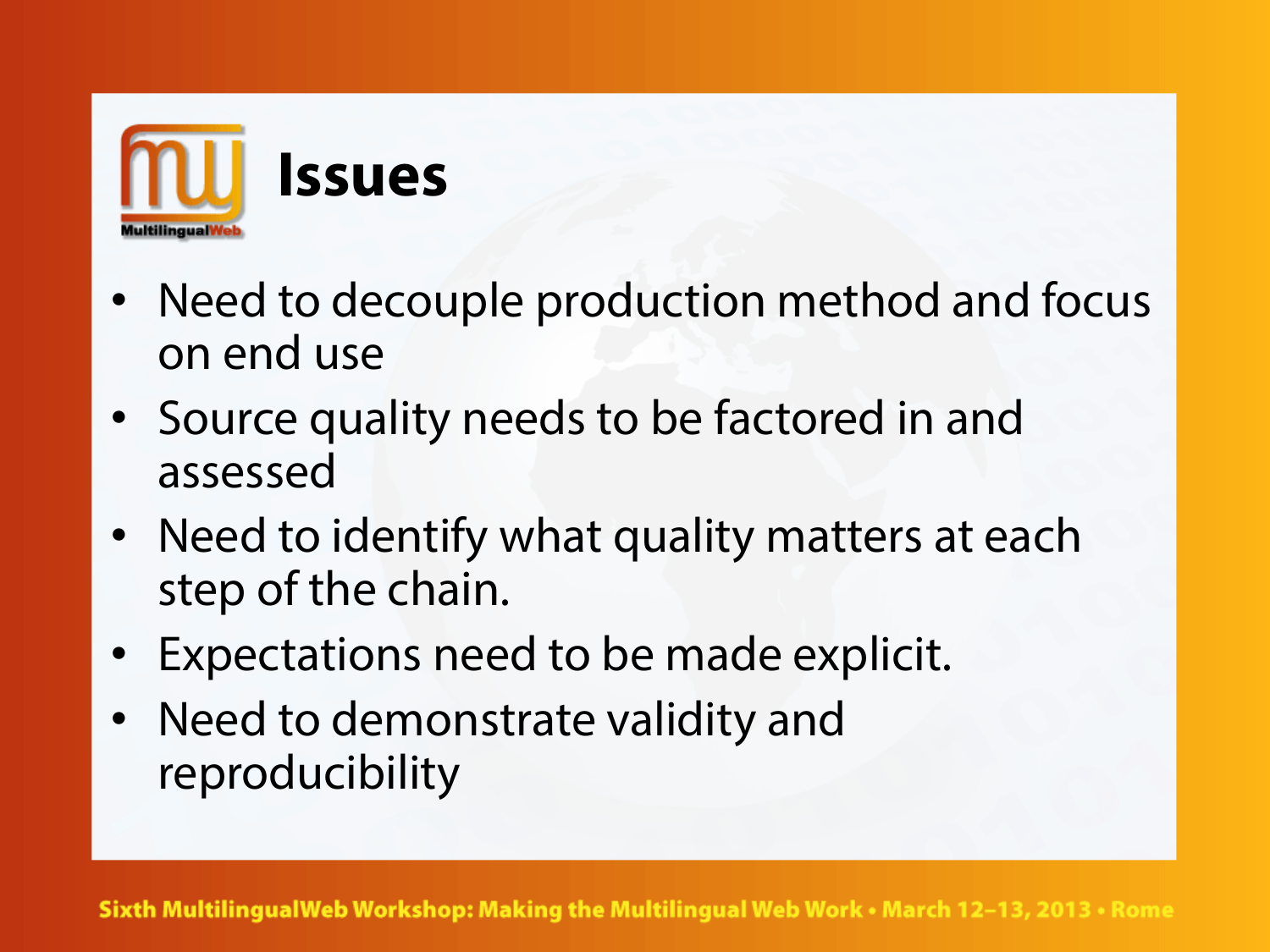

- Too many metrics are academic vs. usable for real-world production needs. Even many production ones are not usable.
- Currently we are missing a feedback loop and a way to ensure errors are not repeated.
- Need ethnographic evidence to demonstrate validity (translation process research).
- Issues of fairness for all parties involved (translators, post-editors, businesses, etc.).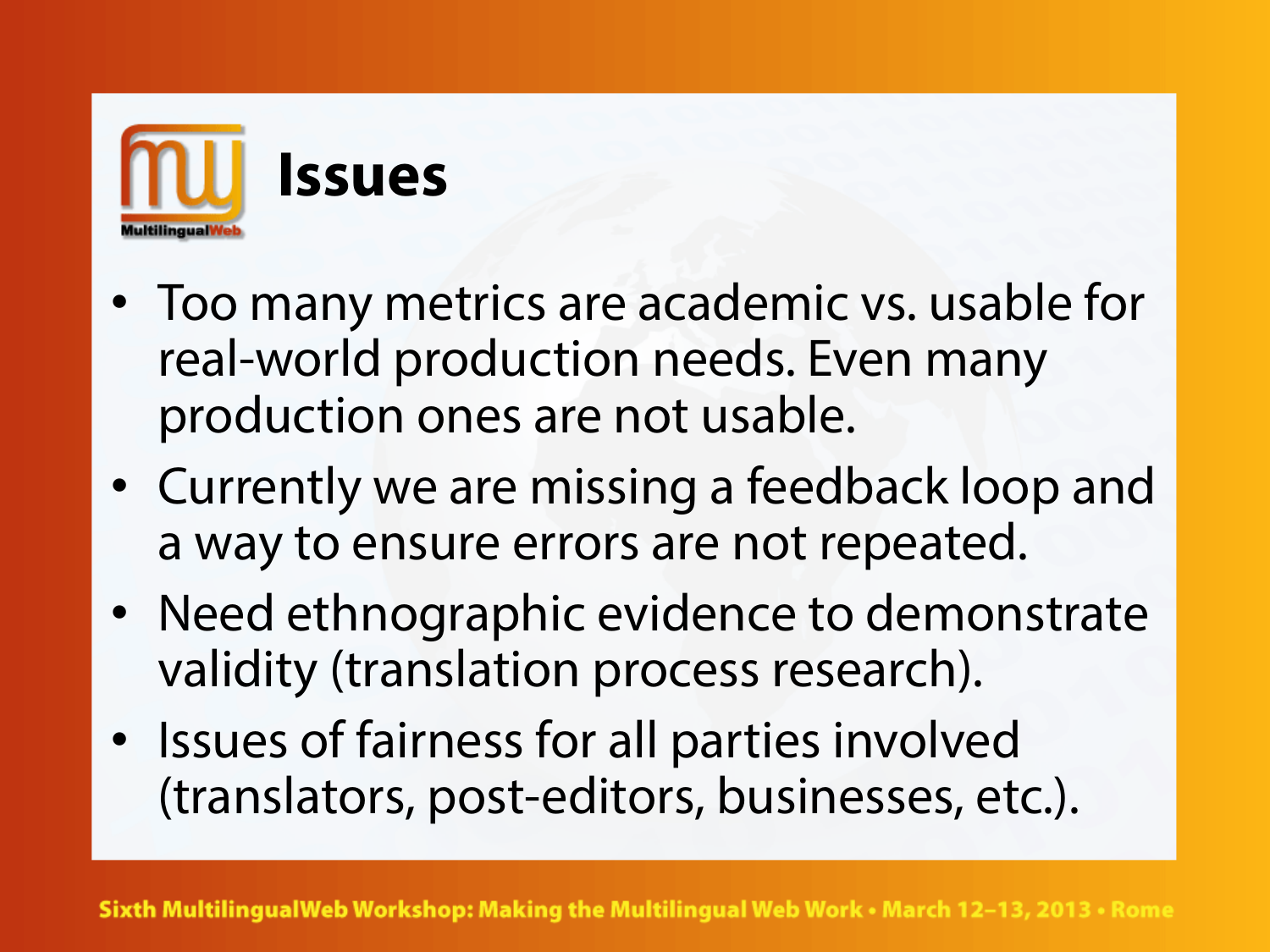

- Quality of the source
- Complexity of the source
- Native/non-native status of author/ translator
- Language resources
- Technology used in production
- Role of technology aids